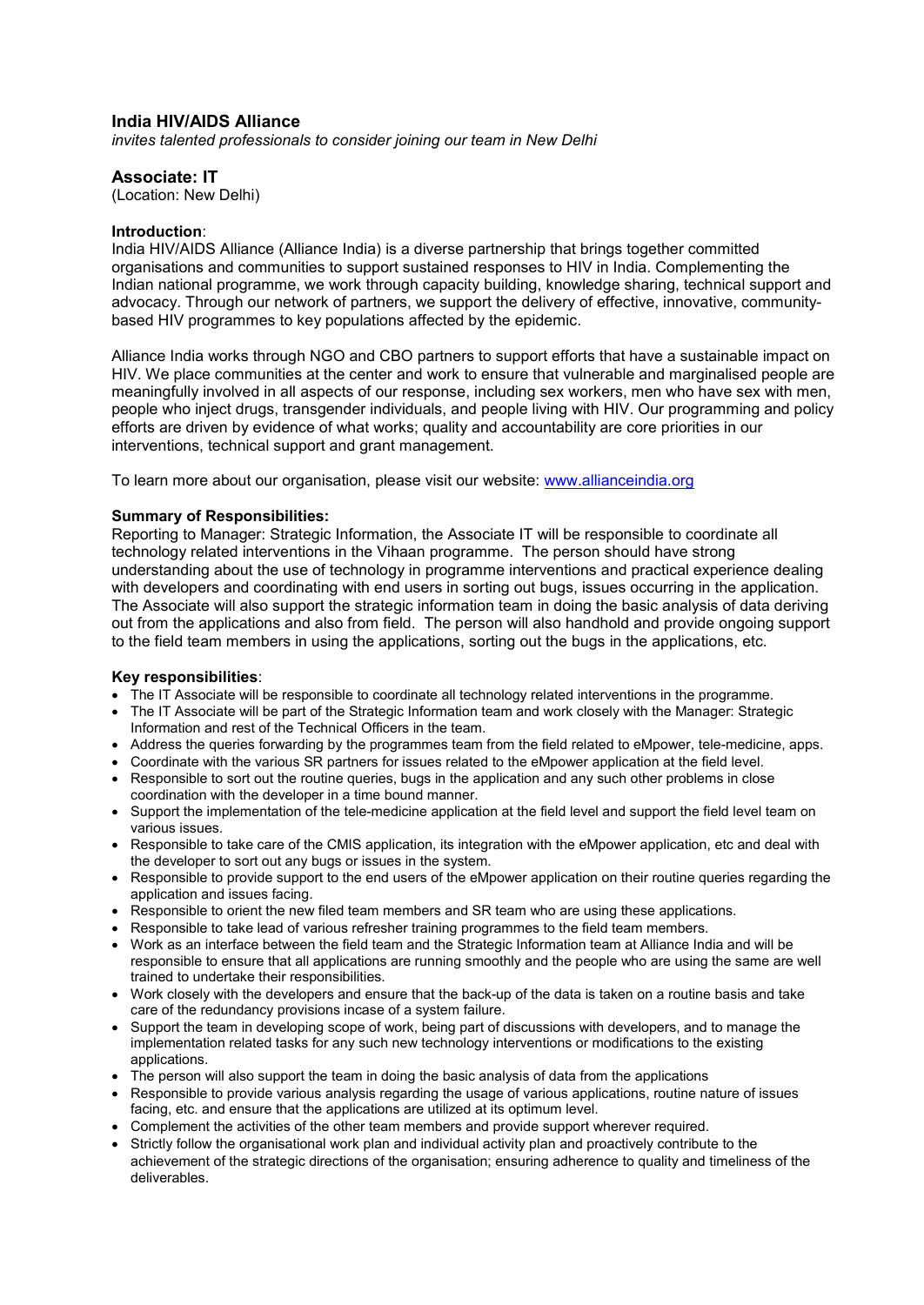# **QUALIFICATIONS, EXPERIENCE AND COMPETENCIES:**

#### **Qualifications/Education:**

Bachelors degree in any stream.

## **Experience:**

- At least 2 to 4ears of experience being part of programmes and experience working with developers' and implementing technology interventions (CMIS, mobile applications, etc.) in programmes.
- Experience working in in HIV/AIDS sector especially with key populations will be an added advantage.
- Experience of providing capacity building support and handholding support at the field level, especially those working at the community or grassroots level.
- **Hands on skills in Excel and demonstrated experience doing analysis of data**
- Basic level of experience in statistical applications like SPSS, Stata.

## **Personal qualities/skills:**

- Experience of collaborating with community organisations and groups to deliver excellent HIV and health interventions.
- Commitment to LGBT rights and inclusion and rights-based responses to HIV and generally to the key populations affected by the epidemic.
- Result oriented individual with excellent coordination skills.
- Proven experience of developing and maintaining strong and effective relations grassroot level partner organiatsions/ team members.
- **Excellent analytical, writing and verbal communication skills.**
- Strong commitment to team-working, collaboration, consensus building and negotiation
- Ability and willingness to undertake travel approximate 20 of time primarily within India where the programme is being implemented.
- **Fluent in English and Hindi.**

## **Desirable qualities/experience/skills:**

- **Masters degree in Statistics.**
- Understanding and/or certification in programming languages.
- Understanding on Covid 19, its impact and experience working in Covid 19 related programmes
- Good understanding of development issues and the HIV epidemic(s) in India.
- Understanding about GFATM reporting procedures and knowledge of donor's strategies and policies
- Knowledge of other Indian regional language(s).

*The position requires a strong commitment to HIV/AIDS and sexual and reproductive health and NGO activities in India, and a strong interest in and understanding the relevant issues.* 

*Alliance India is an equal opportunity employer. Applications are welcomed and encouraged from people most affected and living with HIV.* 

*As a matter of policy, Alliance India operates rigorous recruitment and selection procedures and checks.* 

Compensation package will commensurate with qualification and experience. Interested candidates meeting the above criteria are requested to submit their application along with a covering note to [recruit@allianceindia.org](mailto:recruit@allianceindia.org) before the closing date.

Please indicate the title of the post applied for on the subject line of your e-mail. Definitely mention your current pay details in the covering note.

#### **India HIV/AIDS Alliance**

6 Community Center, Zamrudpur, Kailash Colony Extension New Delhi – 110 048 Tel: (011) 4536 7700 Email: recruit@allianceindia.org Website: www.allianceindia.org

Closing date for receipt of complete applications: 30<sup>th</sup> June 2022